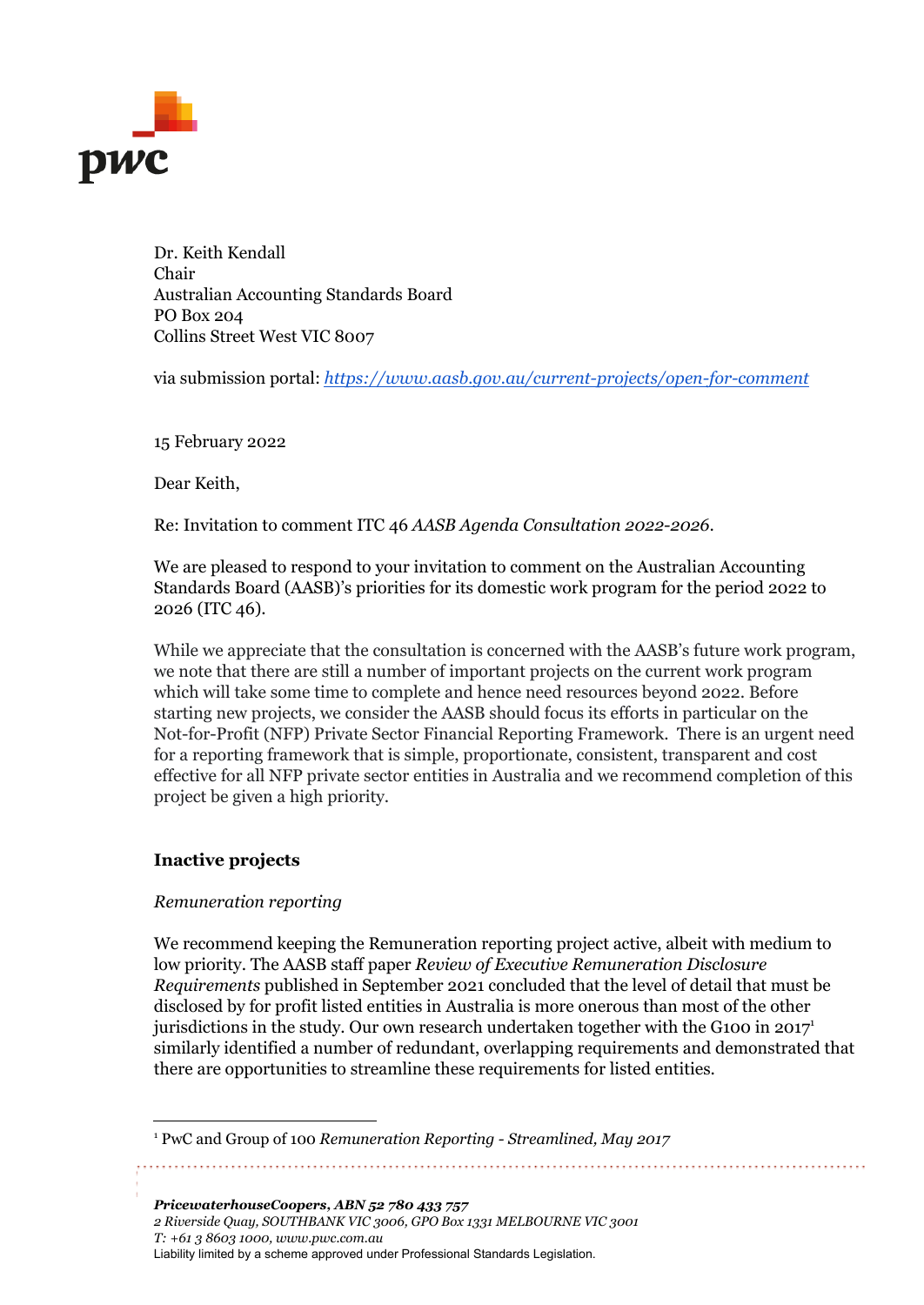

Stakeholders continue struggling with these requirements and as a consequence remuneration reports take up a disproportionate amount of time to prepare and audit compared to the rest of the annual financial report. We would therefore welcome a thorough review of the requirements to ensure remuneration reports include the information actually needed by the users of those reports. However, we also acknowledge that the AASB will need support from Treasury for this project and therefore encourage the AASB to discuss the research results and the feedback from the agenda consultation with Treasury as a first step.

## *NFP definition of fundraising*

We also see some merits in revisiting the need to clearly define what constitutes fundraising, possibly as part of the current NFP financial reporting framework project. NFP entities have different interpretations as to what constitutes fundraising and as a consequence there continues to be diversity in practice in particular in the context of reporting under state-based legislation. The issue is becoming even more prevalent with the increasing number of 'social enterprises' where the lines between fundraising and other activities undertaken by the entity may be blurred. The lack of a clear definition also affects the ability of stakeholders to assess and compare how effectively donated funds have been used and to make donating decisions.

We agree that the other inactive projects listed in Table 2 can be removed from the AASB's work program.

## **Potential projects**

#### *Sustainability reporting*

As noted in our submission from 28 January 2022 on the draft Position Statement proposed to be adopted by the AASB in relation to Extended External Reporting (EER), we strongly support the establishment of the International Sustainability Standards Board (ISSB) to provide the foundation for consistent and global sustainability reporting.

However, as explained in that submission, in our view it is premature to assume that the AASB will be the right body to take on the standard setting in relation to sustainability reporting in Australia. There should be a comprehensive consultation around what is the most appropriate standard setting body, along with determining what enabling legislation is required.

The standard setting body - whether it is a new body, or an existing, potentially reshaped body such as the AASB - should take on the role of contributing to the development of globally accepted sustainability standards by the ISSB, which includes participating and providing input to the global discussion/debates. They should also have the legal authority to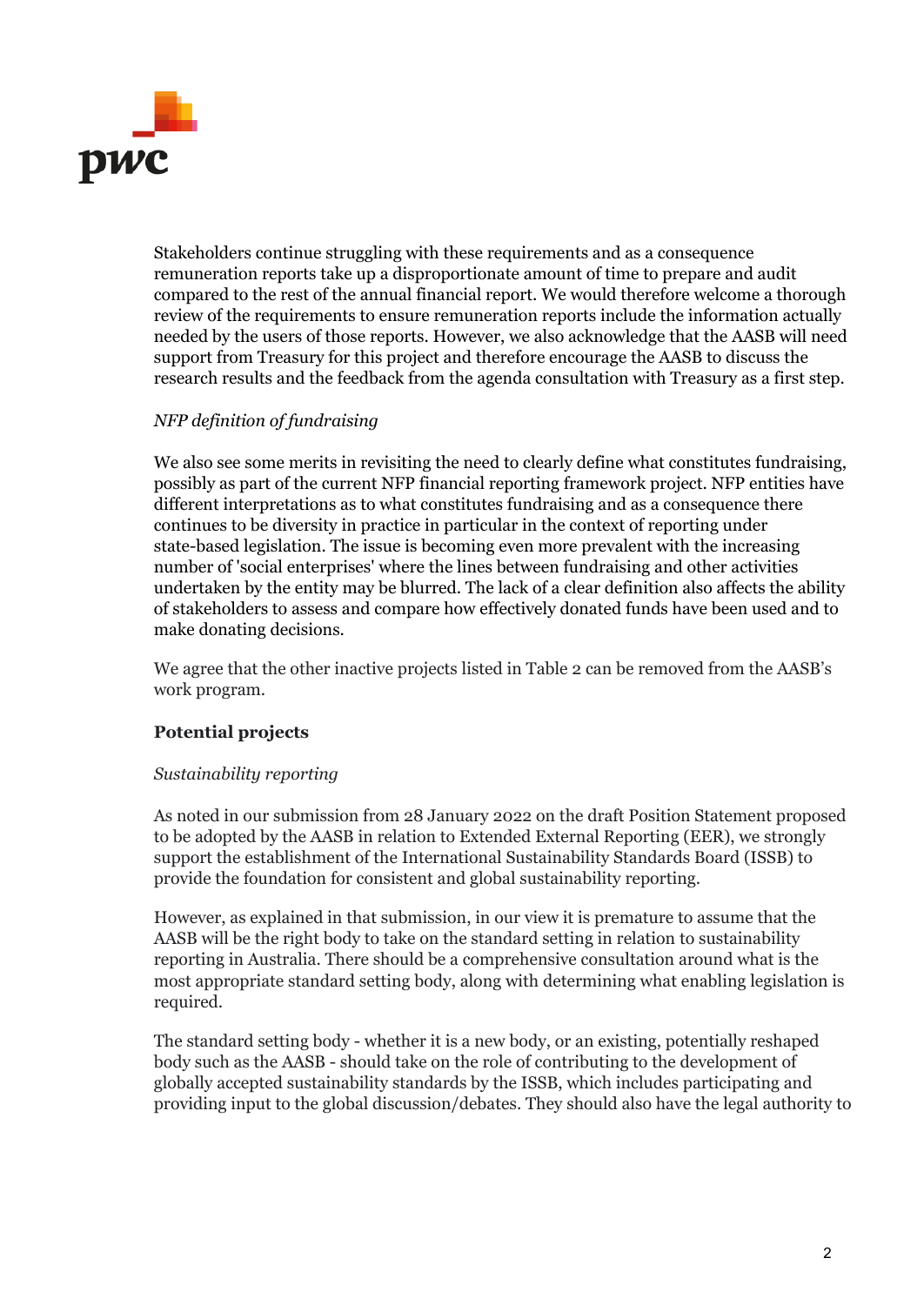

endorse adoption of the standards in Australia as well as developing any additional local guidance and requirements as required.

## *Service performance reporting*

While we acknowledge that Research Report  $14<sup>2</sup>$  provides international evidence that stakeholders would prefer service performance information (such as output-based or outcome-based effectiveness of the entity's operations) over financial statement information, we do not believe that this project should be added back to the standard-setting agenda at this point in time.

Instead, we encourage further research to identify what type of information Australian stakeholders of NFP private sector entities do require in addition to what is already currently being provided either through the financial statements or the additional information included in the Annual Information Statement that is separately lodged with the ACNC.

Further, as noted by the AASB in ITC 46 (page 14), service performance reporting and sustainability reporting are potentially closely related and there may be an opportunity to incorporate service performance reporting elements when adapting the global sustainability standards for not-for-profit private sector entities. Any work undertaken in relation to this project right now would likely have to be revisited in the light of the sustainability standards and it would therefore not appear to be a good use of resources if this project was picked up again in the short term.

## *Digital reporting*

We agree that there is a need for investment in digital reporting. Digitisation offers significant benefits in the medium term and other jurisdictions have already moved in this direction. However, before initiating a standard-setting project, we recommend undertaking further research to ensure the project will deliver the benefits sought by stakeholders. In particular, we recommend identifying:

- the key stakeholders (ie key users, drivers, supporters and beneficiaries of digital reporting), and
- what these stakeholders expect to get out of digital reporting (i.e. what data do they need, in what format, how are they going to use this data and what are the additional benefits that digital reporting can provide compared to the standard reporting process).

*<sup>2</sup> AASB Research Report 14: Literature Review: Service Performance Reporting for Not-for-profits - February 2020*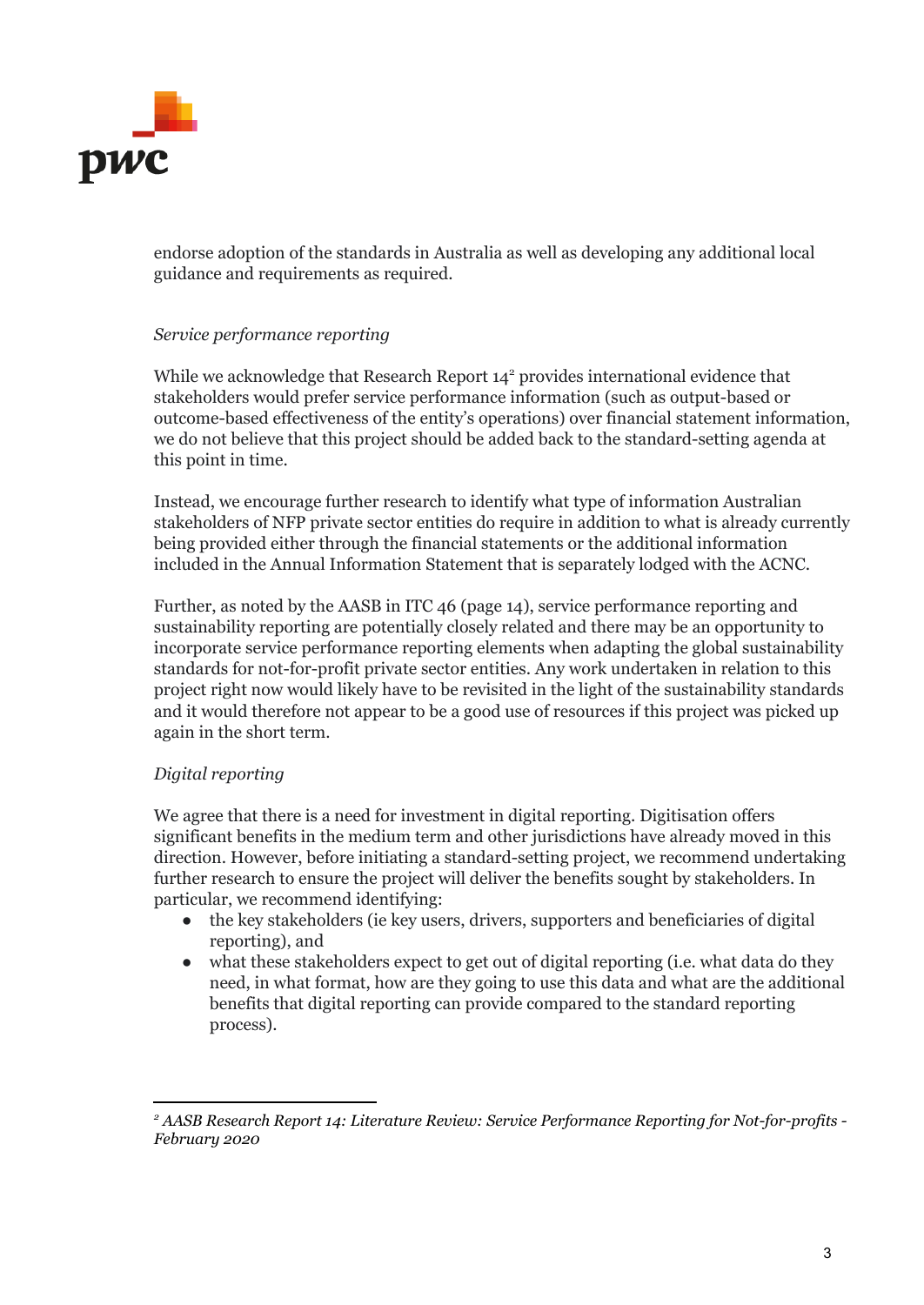

We further note that unless there is strong push from large investors, which we have not seen to date, preparers will only start investing in this if there is also a Government mandate, e.g. a requirement from ASIC to lodge financial statements as tagged digital reports.

### *Other suggestions*

As noted in our overall comments, we recommend that the board directs its limited resources to prioritise and finalise the NFP financial reporting framework project and provide further guidance on NFP specific issues such as grant accounting prior to investing in additional projects.

In this context we note that assessing whether an entity is an NFP under the current definition in various Australian Accounting Standards (e.g. AASB 102 *Inventories*) is also becoming increasingly more difficult because of the emergence of social enterprises. While we acknowledge that the project to revisit the definition of NFP has been discontinued, we encourage the AASB to consider whether application guidance in relation to this point may be warranted.

# **Research projects**

We have no strong views in terms of the potential topics and their priorities, but refer to our comments above in relation to suggested research on service performance reporting and digital reporting.

In relation to the tax transparency disclosures, we have the following observations :

- The majority of the tax transparency disclosures from the Voluntary Tax Transparency Code (TTC) are commonly provided outside of the financial statements and accompanying notes. Some of those disclosures may ultimately be incorporated into ESG reporting.
- Any research in this area would need to consider the context in which this information is needed and who needs it. In other words, is it mainly the Government or a Tax Authority that would use this information or do other users also need this information? If yes - who are these users and why do they need the information?
- If the research is to be undertaken specifically in relation to the information disclosed in the financial statements, it would need to provide evidence that the primary users of the financial statements (i.e. particularly investors) need this information in the context of assessing the financial position and financial performance of the entity.